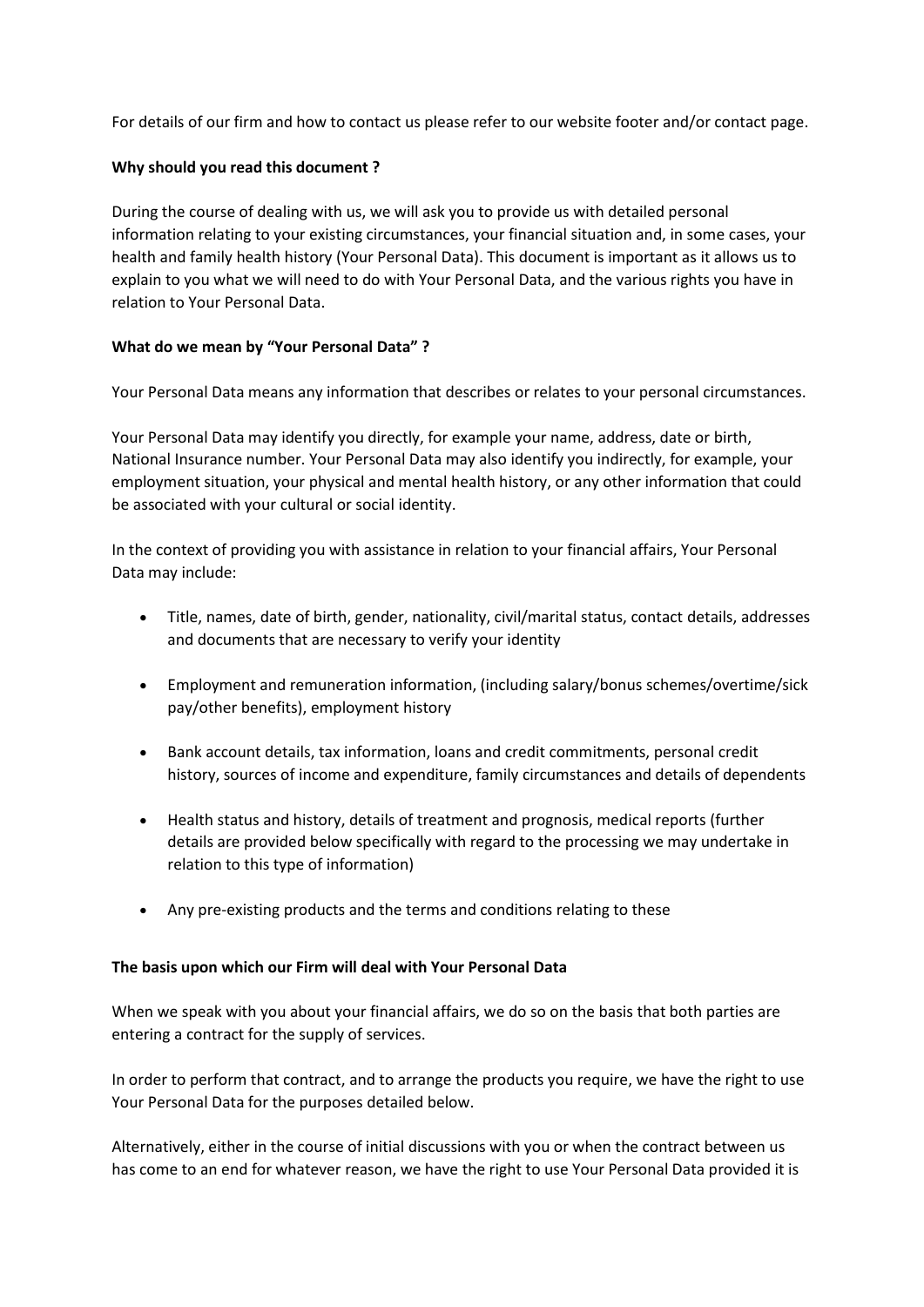in our legitimate business interest to do so and your rights are not affected. For example, we may need to respond to requests from mortgage lenders, insurance providers and our Compliance Service Provider relating to the advice we have given to you, or to make contact with you to seek feedback on the service you received.

On occasion, we will use Your Personal data for contractual responsibilities we may owe our regulator The Financial Conduct Authority, or for wider compliance with any legal or regulatory obligation to which we might be subject. In such circumstances, we would be processing Your Personal Data in order to meet a legal, compliance or other regulatory obligation to which we are subject.

## **The basis upon which we will process certain parts of Your Personal Data**

Where you ask us to assist you with for example your insurance, in particular life insurance and insurance that may assist you in the event of an accident or illness, we will ask you information about your ethnic origin, your health and medical history (Your Special Data). We will record and use Your Special Data in order to make enquiries of providers in relation to insurance products that may meet your needs and to provide you with advice/guidance regarding the suitability of any product that may be available to you.

If you have parental responsibility for children under the age of 13, it is also very likely that we will record information on our systems that relates to those children and potentially, to their Special Data.

The arrangement of certain types of insurance may involve disclosure by you to us of information relating to historic or current criminal convictions or offences (together "Criminal Disclosures"). This is relevant to insurance related activities such as underwriting, claims and fraud management. We will use special Data and any Criminal Disclosures in the same way as Your Personal Data generally, as set out in this Privacy Notice.

Information on Special Category Data and Criminal Disclosures must be capable of being exchanged freely between insurance intermediaries such as our Firm, and insurance providers, to enable customers to secure the important insurance protection that their needs require.

### **How do we collect Your Personal Data ?**

We will collect and record Your Personal Data from a variety of sources, but mainly directly from you. You will usually provide information during the course of our initial meetings or conversations with you to establish your circumstances and needs and preferences in relation to your financial affairs. You will provide information to us verbally and in writing, including email.

We may also obtain some information from third parties, for example, credit checks, information from your employer, and searches of information in the public domain such as the voters roll. If we use technology solutions to assist in the collection of Your Personal Data for example software that is able to verify your credit status. We will only do this if we have consent from you for us or our nominated processor to access your information in this manner. With regards to electronic ID checks we would not require your consent but will inform you of how such software operates and the purpose for which it is used.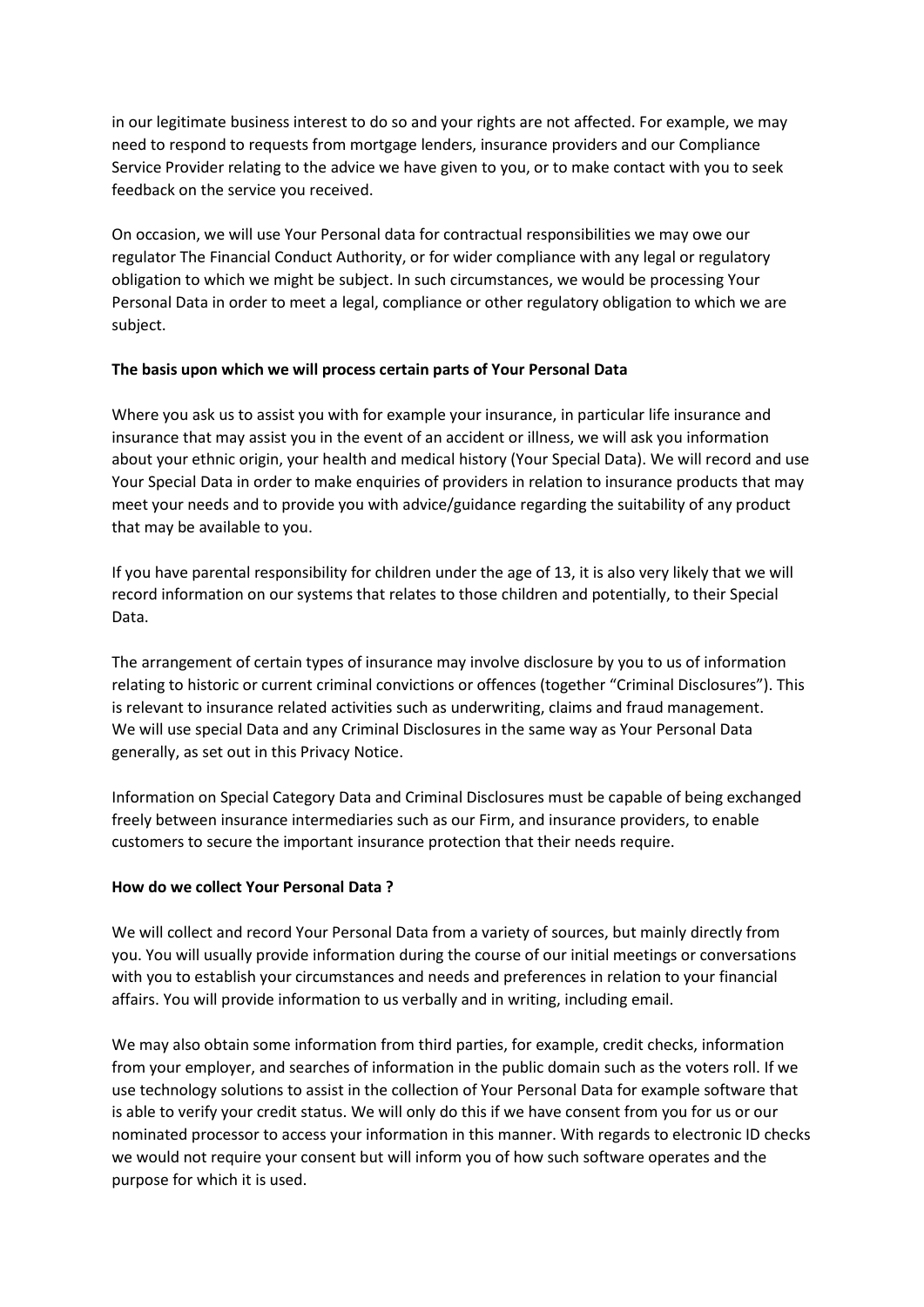## **What happens to Your Personal Data when it is disclosed to us ?**

In the course of handling Your Personal Data, we will:

- Record and store Your Personal Data in our paper files, mobile devices and on our computer systems for example websites, email, hard drives, and cloud facilities. This information can only be accessed by employees and consultants within our Firm and only when it is necessary to provide our service to you and to perform any administration tasks associated with or incidental to that service.
- Submit Your Personal Data to Product Providers and Lenders both in paper form and on-line via a secure portal. The provision of this information to a third party is essential in allowing us to progress any enquiry or application made on your behalf and to deal with any additional questions or administrative issues that lenders and providers may raise.
- Use Your Personal Data for the purposes of responding to any queries you may have in relation to your financial affairs, or to inform you of any developments in relation to those products and/or polices of which we might become aware.

## **Sharing Your Personal Data**

From time to time Your Personal Data will be shared with:

- Product Providers / Lenders
- Third parties who we believe will be able to assist us with your enquiry or application, or who are able to support your needs as identified. These third parties will include but may not be limited to, our Compliance Advisers, Product specialists, estate agents, providers of legal services such as estate planners, conveyancing, surveyors and valuers (in each case where we believe this to be required due to your particular circumstances).

In each case, your Personal Data will only be shared for the purposes set out in this customer privacy notice, i.e. to progress your enquiry and to provide you with our professional services. Please note that this sharing of Your Personal Data does not entitle such third parties to send you marketing or promotional messages: it is shared to ensure we can adequately fulfil our responsibilities to you, and as otherwise set out in this Customer Privacy Notice.

### **Security and retention of Your Personal Data**

Your privacy is important to us and we will keep Your Personal Data secure in accordance with our legal responsibilities. We will take reasonable steps to safeguard Your Personal Data against it being accessed unlawfully or maliciously by a third party.

We also expect you to take reasonable steps to safeguard your own privacy when transferring information to us, such as not sending confidential information over unprotected email, ensuring email attachments are password protected or encrypted and only using secure methods of postage when original documentation is being sent to us.